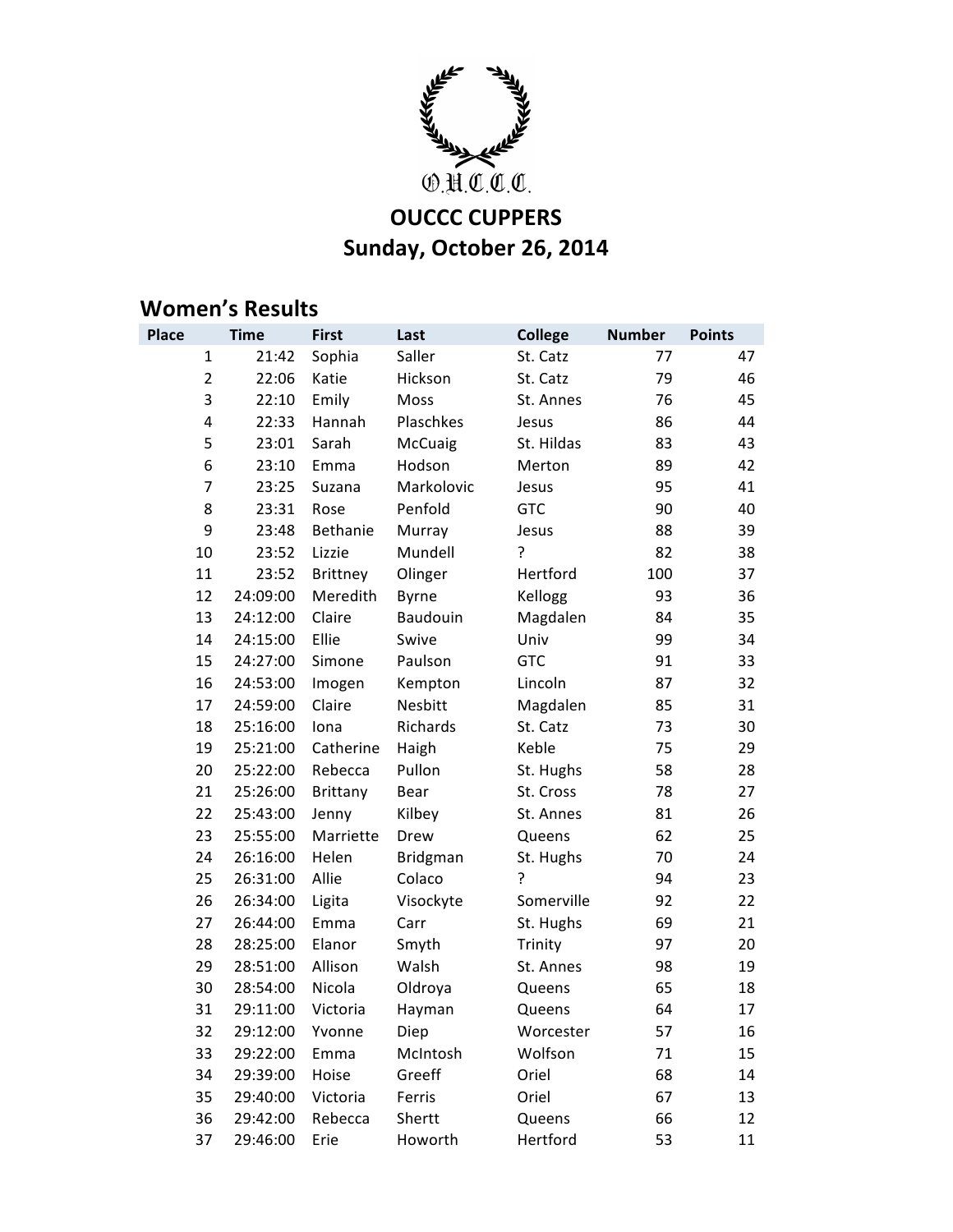| 38 | 30:11:00 | Melissa | Grant           | Exeter     | 54 | 10             |
|----|----------|---------|-----------------|------------|----|----------------|
| 39 | 30:14:00 | Egizia  | Maria           | <b>LMH</b> | 63 | 9              |
| 40 | 30:18:00 | Ankje   | Marieke         | <b>GTC</b> | 56 | 8              |
| 41 | 31:00:00 | Evi     | ?               | ?          | 52 | 7              |
| 42 | 31:51:00 | Estelle | <b>Beguin</b>   | Wolfson    | 72 | 6              |
|    |          |         | Standish-       |            |    |                |
| 43 | 31:54:00 | Jessica | White           | <b>GTC</b> | 55 | 5              |
| 44 | 32:33:00 | Naomi   | <b>Bradshaw</b> | Queens     | 61 | 4              |
| 45 | 32:34:00 | Grace   | Cheng           | Queens     | 60 | 3              |
| 46 | 32:35:00 | Katie   | Gardner         | Wolfson    | 74 | $\overline{2}$ |
|    |          |         | Schneide        |            |    |                |
| 47 | 33:01:00 | Lotta   | Messer          | Jesus      | 59 | 1              |

## **Men's Results**

| <b>Place</b> | <b>Time</b>                         | <b>First</b> | Last         | <b>College</b>   | <b>Number</b>  | <b>Points</b> |
|--------------|-------------------------------------|--------------|--------------|------------------|----------------|---------------|
|              | 28:22:00<br>$\mathbf{1}$            | William      | Christofi    | Univ             | 45             | 50            |
|              | $\overline{2}$<br>28:25:00          | Jamie        | Parkinson    | Somerville       | 29             | 49            |
|              | 3<br>29:00:00                       | Miles        | Unterreiner  | St. Johns        | 19             | 48            |
|              | $\overline{\mathbf{4}}$<br>29:07:00 | Adam         | Speake       | Worcester        | 8              | 47            |
|              | 5<br>29:44:00                       | Miles        | Chandler     | LMH              | 18             | 46            |
|              | 6<br>30:09:00                       | Dan          | ŗ            | Trinity          | 11             | 45            |
|              | $\overline{7}$<br>30:19:00          | William      | Ryle-Hodge   | St. Antony's     | 24             | 44            |
|              | 8<br>30:29:00                       | Aidan        | Smith        | St. Johns        | 58             | 43            |
|              | 9<br>30:54:00                       | Luke         | Cotter       | St. Catz         | 9              | 42            |
| 10           | 31:00:00                            | Alastair     | Graves       | <b>Brasenose</b> | 31             | 41            |
| 11           | 31:23:00                            | James        | Sewry        | Christ Church    | 25             | 40            |
| 12           | 31:27:00                            | Michael      | Costante     | ?                | 22             | 39            |
| 13           | 32:13:00                            | Hugh         | <b>Baker</b> | Hertford         | 5              | 38            |
| 14           | 32:26:00                            | Cameron      | Taylor       | St. Hughs        | 37             | 37            |
| 15           | 32:28:00                            | Mark         | McLeod       | Magdalen         | 16             | 36            |
| 16           | 32:54:00                            | Simon        | Kerr         | St. Hughs        | 156            | 35            |
| 17           | 32:59:00                            | James        | Collins      | Exeter           | 28             | 34            |
| 18           | 33:09:00                            | Matt         | Rock         | Exeter           | 3              | 33            |
| 19           | 33:22:00                            | Hamish       | Arnott       | St. Catz         | 40             | 32            |
| 20           | 33:40:00                            | Ollie        | Watson       | <b>LMH</b>       | 13             | 31            |
| 21           | 33:47:00                            | Louis        | Gardner      | St. Catz         | $\overline{7}$ | 30            |
| 22           | 33:50:00                            | Lawrence     | Percival     | Univ             | $\mathbf{1}$   | 29            |
| 23           | 34:03:00                            | Aron         | Simpson      | Somerville       | 15             | 28            |
| 24           | 34:17:00                            | Edward       | Mallett      | Worcester        | 34             | 27            |
| 25           | 34:29:00                            | Brendan      | Riley        | St. Cross        | 39             | 26            |
| 26           | 34:34:00                            | JH           | Charles      | Univ             | 51             | 25            |
| 27           | 34:50:00                            | Toby         | Ryan         | Linacre          | 51             | 24            |
| 28           | 35:15:00                            | Duncan       | McKellar     | St. Annes        | 152            | 23            |
| 29           | 35:26:00                            | Asher        | Carruthers   | Keble            | 6              | 22            |
| 30           | 35:50:00                            | Connor       | McBunk       | Pembroke         | 23             | 21            |
| 31           | 36:03:00                            | Tomasz       | Dobrzycki    | <b>GTC</b>       | 42             | 20            |
| 32           | 36:18:00                            | Daniel       | Tracey       | <b>Balliol</b>   | 43             | 19            |
| 33           | 36:29:00                            | Alexander    | Edwards      | St. Cross        | 21             | 18            |
| 34           | 36:34:00                            | Stuart       | Perrett      | Univ             | 154            | 17            |
| 35           | 36:44:00                            | Joel         | Rosen        | Exeter           | 44             | 16            |